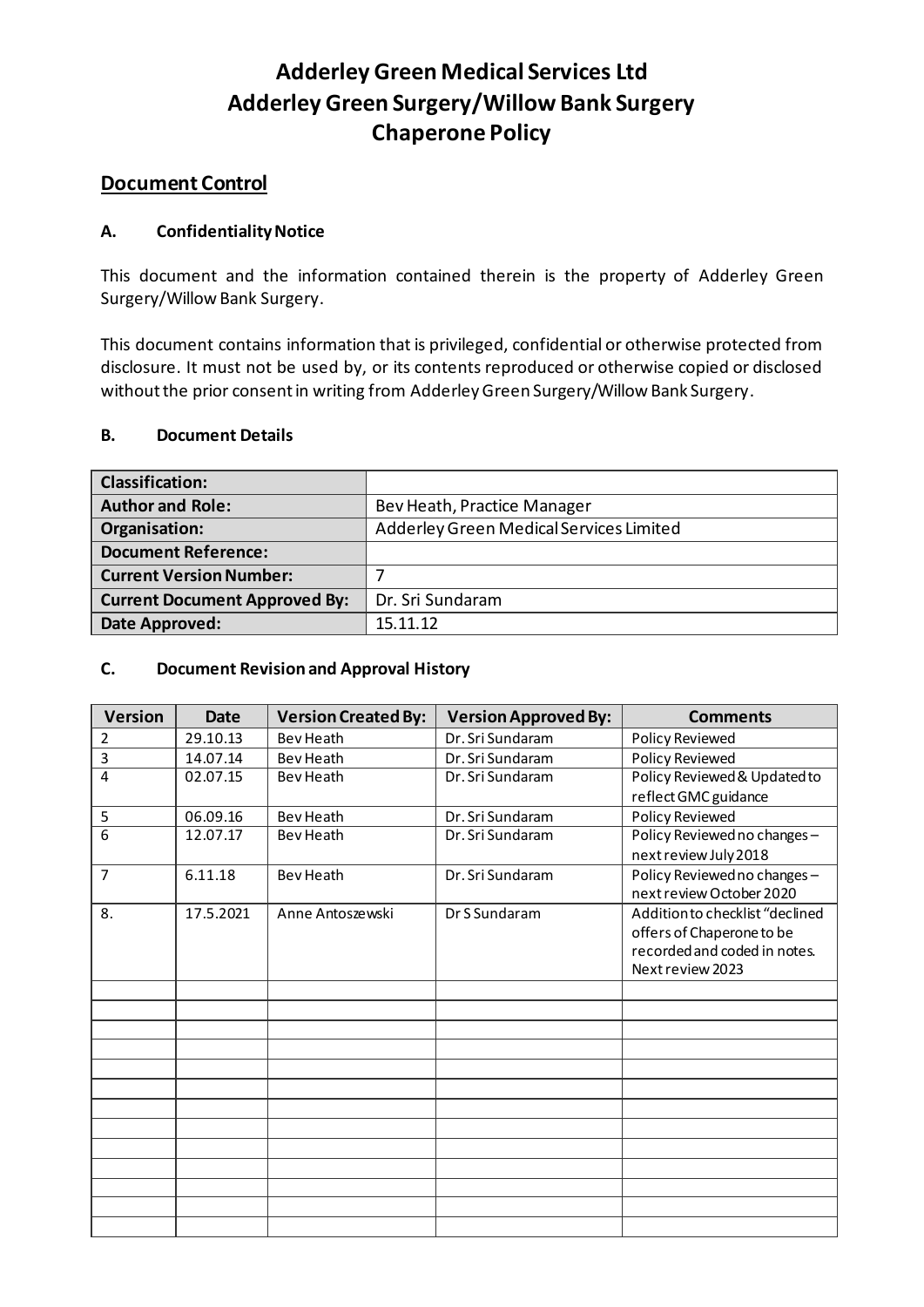**It is the policy at Adderley Green Surgery/Willow Bank Surgery that no intimate examinations are carried out by clinicians who are the opposite sex ofthe patient being examined, without a formal chaperone being present.**

We are committed to providing a safe, comfortable environment where patients and staff can be confident that best practice is being followed at all times and the safety of everyone is of paramount importance.

This Chaperone Policy adheres to GMC guidance.

The Chaperone Policy is clearly advertised through patient information leaflets, website (when available) and can be read at the Practice upon request. A Poster is also displayed in the Practice Waiting Area (See example in Annex A).

All patients are entitled to have a chaperone present for any consultation, examination or procedure where they consider one is required. The chaperone **must not** be a family member or friend, but a clinical or trained member of the practice team.

Patients are advised to ask for a chaperone if required, at the time of booking an appointment, if possible, so that arrangements can be made and the appointment is not delayed in any way. The Healthcare Professional may also require a chaperone to be present for certain consultations.

All staff is aware of and has received appropriate information in relation to this Chaperone Policy.

All trained chaperones understand their role and responsibilities and are competent to perform that role.

There is no common definition of a chaperone and their role varies considerably depending on the needs of the patient, the healthcare professional and the examination being carried out.

Their role can be considered in any of the following areas:

- Emotional comfort and reassurance to patients
- Assistin examination (e.g. during IUCD insertion)
- Assist in undressing
- Act as interpreter
- Protection to the healthcare professional against allegations / attack)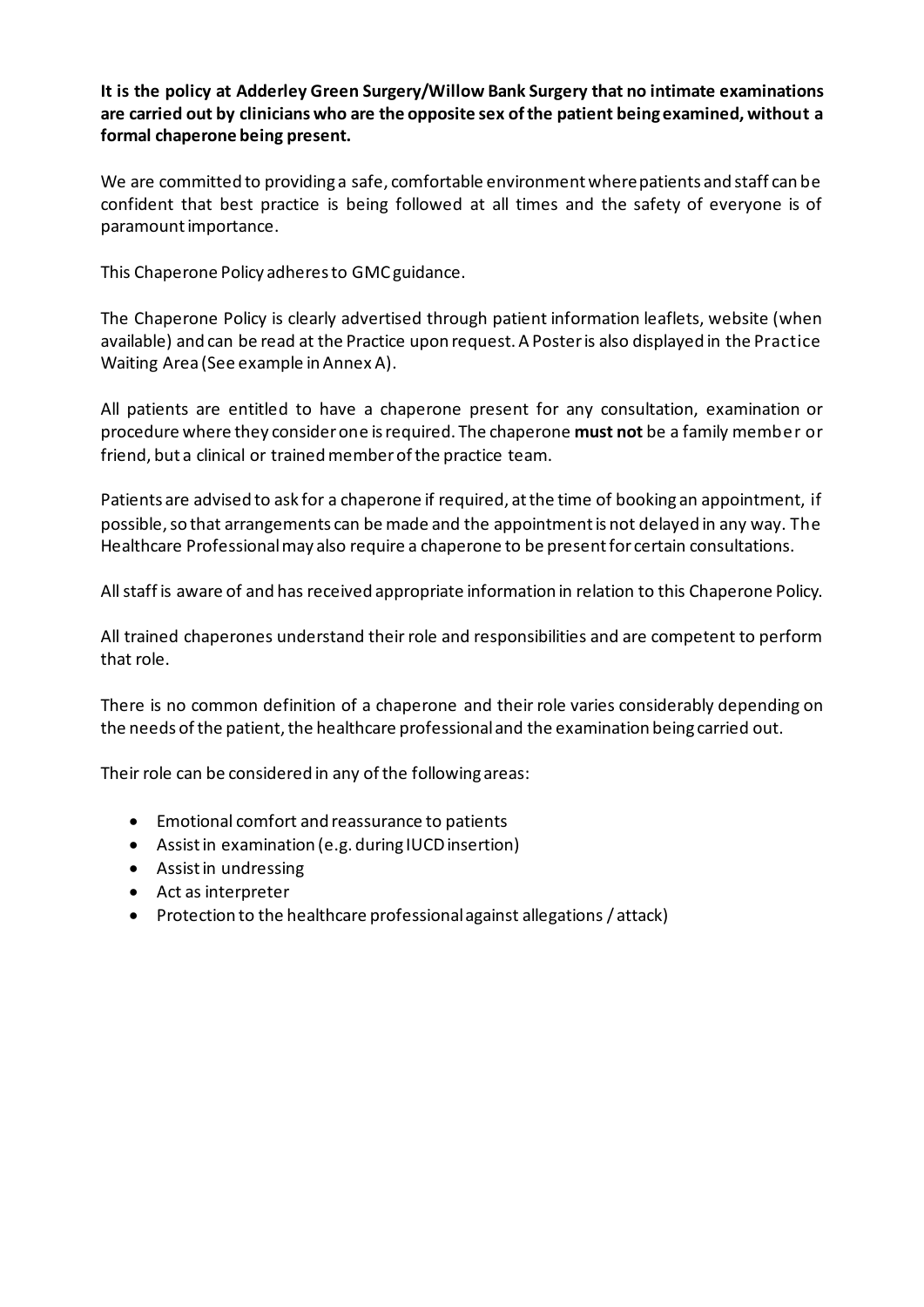#### **Checklist for consultations involving intimate examinations**

- Chaperones are most often required or requested where a male examiner is carrying out an intimate examination or procedure on a female patient, but the designation of the chaperone will depend on the role expected of them, whether participating in the procedure or providing a supportive role.
- Establish there is a genuine need for an intimate examination and discuss this with the patient and whether a formal chaperone (such as a nurse or trained administration staff if no nurse if available) is needed.
- Explain to the patient why an examination is necessary and give the patient an opportunity to ask questions. The chaperone would normally be the same sex as the patient and the patient will have the opportunity to decline a particular person as a chaperone, if that person is considered not acceptable for any reason.
- Offer a formal chaperone. If the patient requests it a family member / friend may also be present at the same time.
- If the patient does not want a chaperone, advise the patient that the examination may not be carried out. If the examination goes ahead, then it is important that the clinician codes this in the record and also that the offer was made and declined.
- Obtain the patient's consent before the examination and be prepared to discontinue the examination at any stage at the patient's request.
- Record that permission has been obtained in the patient's notes.
- Once the chaperone has entered the room, they should be introduced by name and the patient allowed privacy to undress / dress. Use drapes / curtains where possible to maintain dignity. There should be no undue delay prior to examination once the patient has removed any clothing.
- Explain what is being done at each stage of the examination, the outcome when it is complete and what is proposed to be done next. Keep discussion relevant and avoid personal comment.
- Record the identity of the chaperone in the patient's notes.
- During the examination, the chaperone may be needed to offer reassurance, remain alert to any indication of distress but should be courteous at all times.
- Record any other relevant issues or concerns in the patient's notes, immediately following the consultation.
- Chaperones should only attend the part of the consultation that is necessary other verbal communication should be carried out when the chaperone has left.
- Chaperones should record in the patient record that they were present during an examination, noting their observations for e.g. nothing untoward noted.
- Any request that the examination be discontinued should be respected.
- Healthcare professionals should note that they are at an increased risk of their actions being misconstrued or misrepresented, if they conduct intimate examinations where no other person is present.